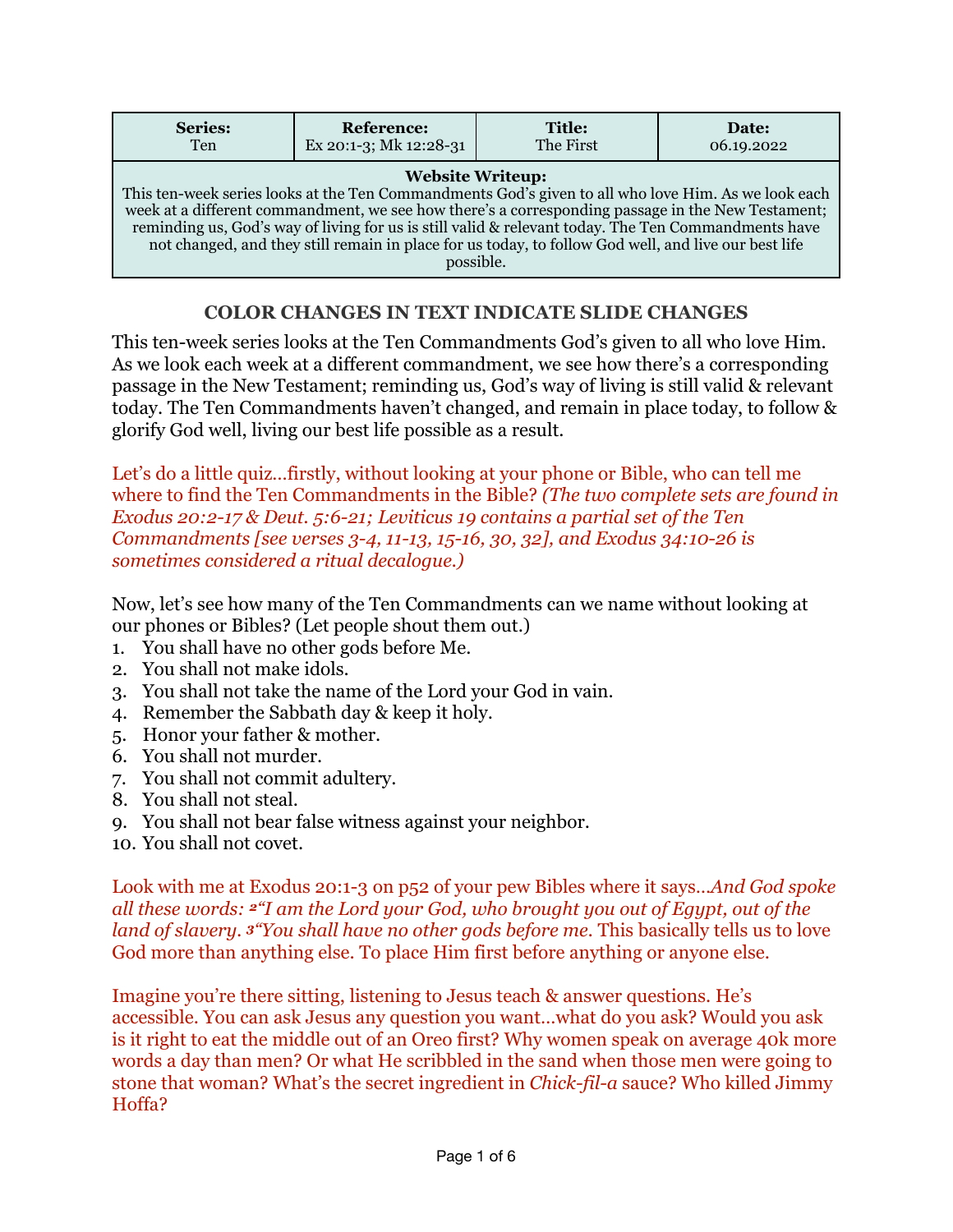Well…whatever you'd ask, one man had that chance in Mark 12:28-31 asking Jesus a specific question in a moment of accessibility with Him.The question was, *"Which commandment is the most important of all?"* (v. 28). Jesus answered clearly telling him to love God & to love others, that there's no other commandment greater than these. Interestingly, Jesus's answer summarizes the Ten Commandments!

Turn to p693 of your pew Bibles to Mark 12:28-31 as I read…*One of the teachers of the law came & heard them debating. Noticing that Jesus had given them a good answer, he asked him, "Of all the commandments, which is the most important?" 29"The most important one," answered Jesus, "is this: 'Hear, O Israel: The Lord our God, the Lord is one. 30Love the Lord your God with all your heart & with all your soul & with all your mind & with all your strength.' 31The second is this: 'Love your neighbor as yourself.' There is no commandment greater than these."*

He first quotes the Shema of Deuteronomy 6, which is synonymous with the first commandment in Exodus 20. Then quotes Leviticus 19:18, love your neighbor as yourself. But why would we say this is a summary of the Ten Commandments?

Well…the Heidelberg Catechism succinctly shows us how the structure of the Ten Commandments follows Jesus's answer in Mark 12. It asks a question, then answers it… **Question**: How are these commandments divided? **Answer**: Into two tables. The first has four commandments, teaching us how we ought to live in relation to God. The second has six commandments, teaching us what we owe our neighbor.<sup>[1](#page-1-0)</sup> Jesus' two statements embody these two tables.

<span id="page-1-1"></span>The first four commandments teach us how we ought to live in relation to God: as Jesus said, we should love God with all our heart, mind, soul & strength (see Mark 12:29-30). We do so by putting Him first, which is what the first commandment teaches…*"You shall have no other gods before me"* (Exodus 20:3) as God phrased it to Moses. We also notice - in breaking any other commandment, we automatically break the first - since, if I break another, I show contempt for God's desires in His commandments by putting my desires before His. In essence putting myself in the place of God. So, the answer really is that all the commandments are equally important since Jesus' answer embodies both tables! So…it goes to say…follow the 1st, automatically follow the rest.

And God's gracious, understanding it's not simply enough to tell us to do something. We can't just will our way into putting God first. We need His help & He's provided it in a powerfully motivating way: by rescuing us.

Exodus 20:2 states…*"I am the LORD your God, who brought you out of the land of Egypt, out of the house of slavery."* The Ten Commandments begin with an important reminder of what *God'*s done & what God continually does! God rescues. Exodus 20:2 is a precursor to the Gospel! A physical illustration of spiritual reality in Christ. Remember

<span id="page-1-0"></span>[<sup>1</sup>](#page-1-1) Heidelberg Catechism, Q&A 93, <https://www.rca.org/resources/heidelberg-catechism-ten-commandments>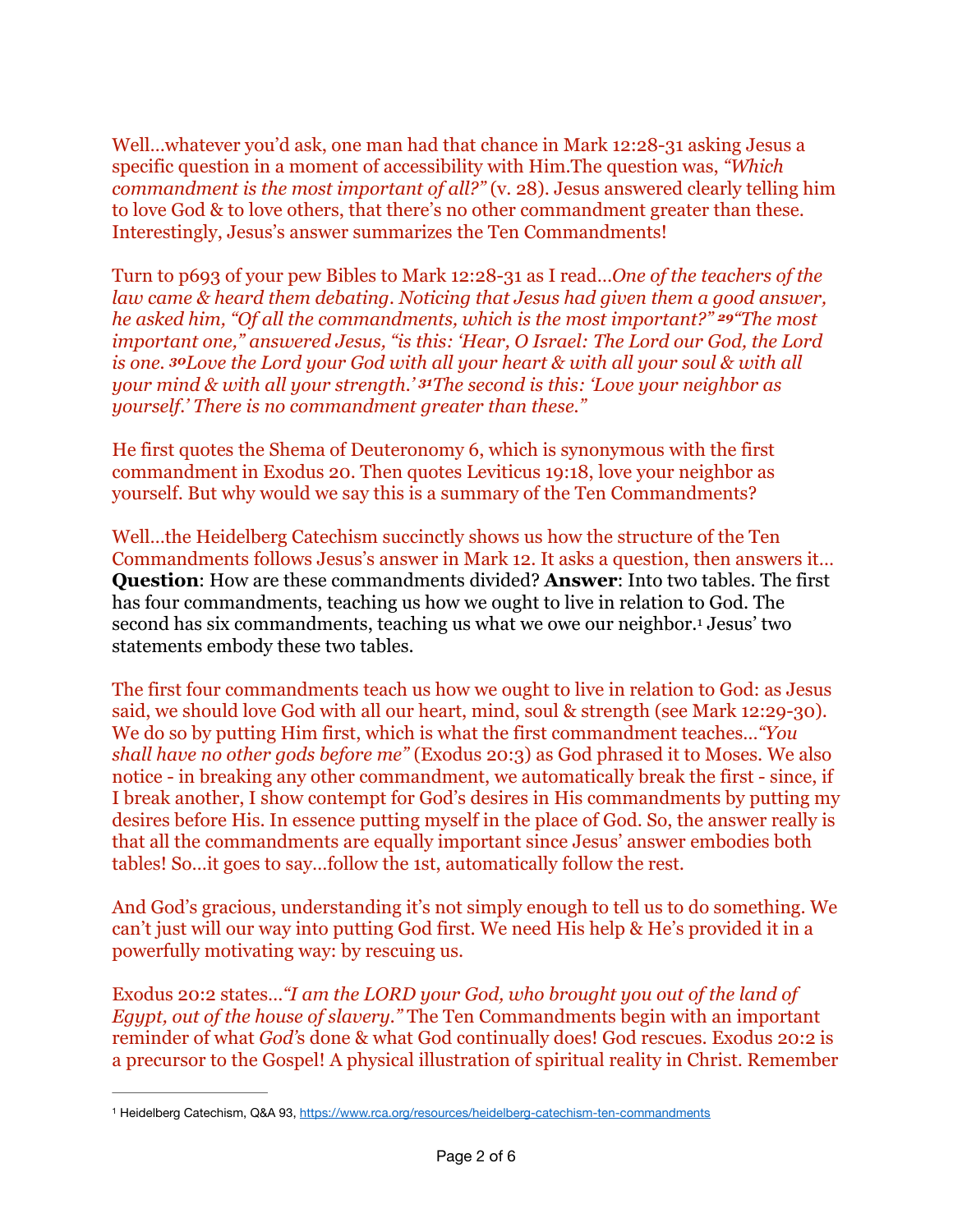the lintel & doorpost painted with the blood of the lamb during the last plague brought upon Pharaoh to release the Israelites (and it's interesting there are 10 plagues as well). The firstborn of every household would die when the angel of death passed through Egypt. But the Israelites, were instructed to paint the blood of a sacrificial lamb on their doorposts & lintels. As a result, the angel 'passed over' their homes & their firstborn did not die as a result! Hence, Passover, a foreshadow of Christ's sacrifice on the cross.

The Israelites were enslaved in Egypt, worked to death, controlled & oppressed. We may not have been physically enslaved by another, but we were enslaved to sin manifesting itself in the form of internal passion & desire, or to certain external powers over us. And nothing, not even God's Law, could save us. That's why we categorize sin as slavery because we literally have no choice in being controlled by it without Christ. We were controlled, enslaved & oppressed by our own passions & desires; our sinful nature. Nothing could set us free. However, we must remember we are culpable in that sin, we've chosen it. Chosen to rely on ourselves, and not on God. Paul states in Romans 6:23, "The wages of sin is death." Wages are what we earn, God pays out to us what we earn by way of our choices. Sin is our responsibility, requiring repentance.

But God, rich in mercy, enters our world in the person of Jesus, takes on our burden & sets us free - if we will repent & trust in Him. As Paul states writing to Christians in Ephesians 2 who've experienced this…"*As for you, you were dead in your transgressions & sins, 2in which you used to live when you followed the ways of this world & of the ruler of the kingdom of the air, the spirit who is now at work in those who are disobedient. 3All of us also lived among them at one time, gratifying the cravings of our flesh & following its desires & thoughts. Like the rest, we were by nature deserving of wrath. 4But because of his great love for us, God, who is rich in mercy, 5made us alive with Christ even when we were dead in transgressions - it is by grace you have been saved."* 

Once & for all. Once saved, always saved! Past, present & future sin. If we look at sin as being in debt to the bank, it's not as if we were overdrawn & Jesus just zero'd it out, and now I have to work to keep it in positive numbers. He goes further, adopting me into His family as a child, flooding my account with the unlimited funds of the Father. I'll never be in spiritual debt again! Since I'm covered by the perfect record of Jesus!

It would be like I'm a billionaire with more money than I could never spend. I couldn't even spend the interest it's so great. And I adopt my foster sons who formerly lived a different life which brought them into poverty by their choices. But they come & say, "I want to turn away from this past life, and live under your roof & rule now as your child." I receive them & they open a bank account linked directly to mine. Now every time they overdraw their account the bank just automatically dips into mine, no charges, no penalties. What's mine is theirs, they did nothing to earn, or maintain it other than turn from their former life & trust me as father.

He rescued us from the slavery of sin, once & for all time, just as He rescued the Jews from their slavery in Egypt, a precursor to the Gospel. In Christ, we're saved by grace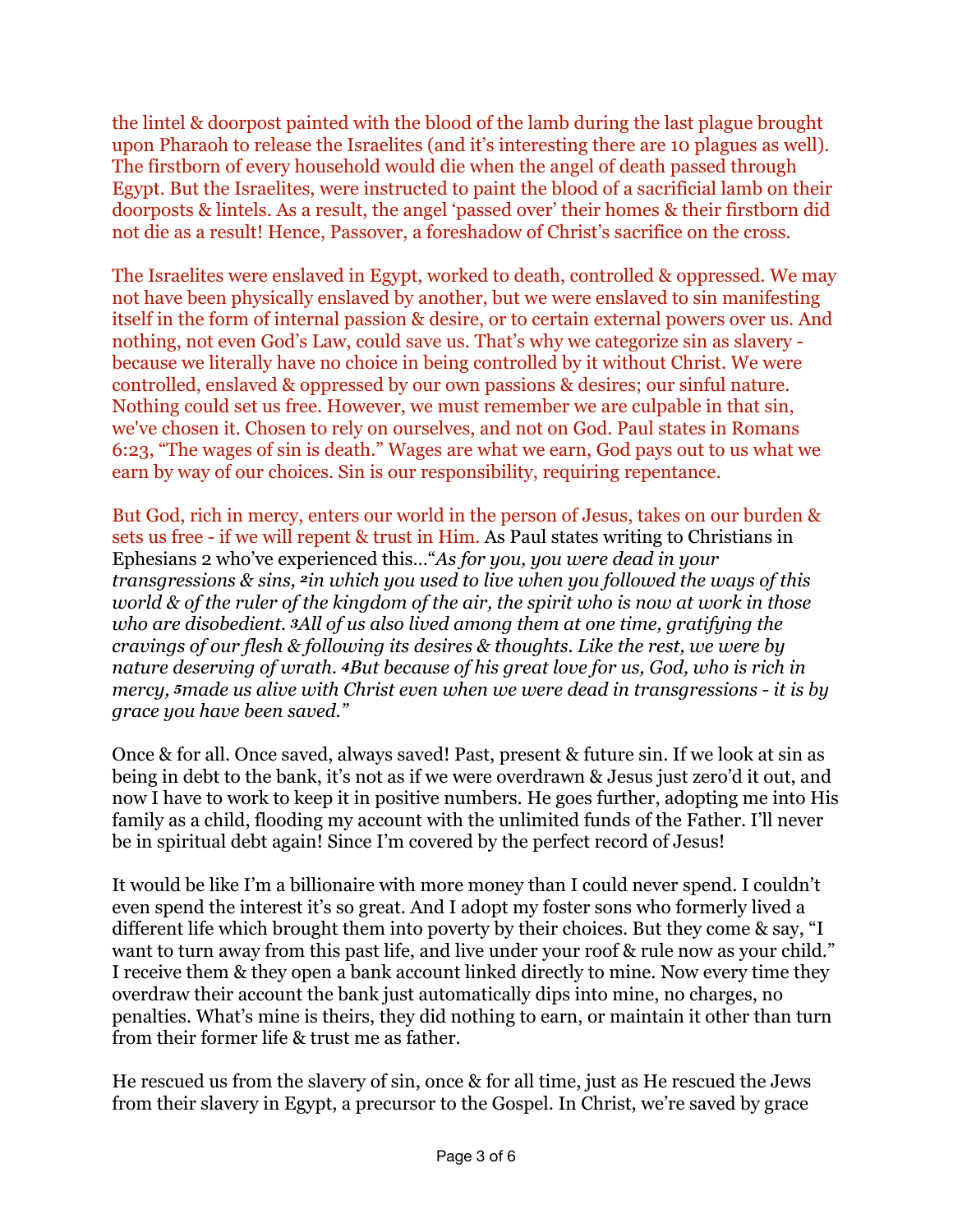through faith, this not of ourselves, rather a work of Jesus' atoning sacrifice. And He's saying, "I've done this for you, so here is what I want in return: don't put any other gods before me. Let me be first in your life. I've set you free, so don't enslave yourself to something or someone else. Just follow Me. Your account's linked to mine, if you try & pull it, going off on your own like the Prodigal Son did, the bank will overtake you. But I'm always here to receive you back, throwing you a party you don't deserve!"

God says the same to us in Galatians 5:1…"*It is for freedom that Christ has set us free. Stand firm, then, and do not let yourselves be burdened again by a yoke of slavery."*  Sin enslaves, but Christ's righteousness frees us to live a life of holiness. Paul was writing in Greek to Gentiles living in Galatia. The word he uses, *eleutheria*, means liberty or freedom. It comes from the Greek word *eleutheros* meaning free, not a slave, not under restraint.

The word yoke in Greek is *zugos*, used to describe the means by which oxen were bound together & forced to carry heavy loads. Farmers put a curved wooden stock over the necks of two work animals, fashioning them into one unit to pull loads efficiently. It keeps their heads down, tied to a plow, enabling the farmer to guide & direct them at will; a picture of sin in our lives. But in Leviticus 26:13 God says to Israel…*"I am the Lord your God, who brought you out of Egypt so that you would no longer be slaves to the Egyptians; I broke the bars of your yoke & enabled you to walk with heads held high."* 

All this a foreshadowing of Christ…Jesus stood in our place, paying our sin debt. His final words on the cross, "*It is finished*" (John 19:30), cement this. Everyone there that day would know, those were words uttered when a debt was paid in full, precisely what Jesus was saying just before His last breath on the cross. He bought us back from the oppressor as 1 Corinthians 6:19-20 says…*"You are not your own; 20you were bought at a price."* And the freedom we experience is not freedom to just do as we please because, like the Prodigal Son teaches, that would be inviting slavery once more. Romans 6:15-16 asks…*"Shall we sin because we are not under the law but under grace? By no means! <sup>16</sup>Don't you know that when you offer yourselves to someone as obedient slaves, you are slaves of the one you obey - whether you are slaves to sin, which leads to death, or to obedience, which leads to righteousness?"[2](#page-3-0)*

<span id="page-3-1"></span>Ownership's transferred to Jesus, we become slaves to righteousness! Christ, benevolent God, not harsh taskmaster. Putting Him first isn't burdensome, it's true freedom! For many, freedom's synonymous with personal independence; the ability to make our own decisions, choose our own path, to do whatever we want, whenever we want. That's not true freedom, and not the freedom into which Christ calls us. It's a misunderstanding of freedom - freedom's found in obeying the Law, not in disregarding it. Obedience to healthy life-giving standards.

<span id="page-3-0"></span>https://www.christianity.com/wiki/bible/how-has-the-freedom-in-christ-set-us-free.html [2](#page-3-1)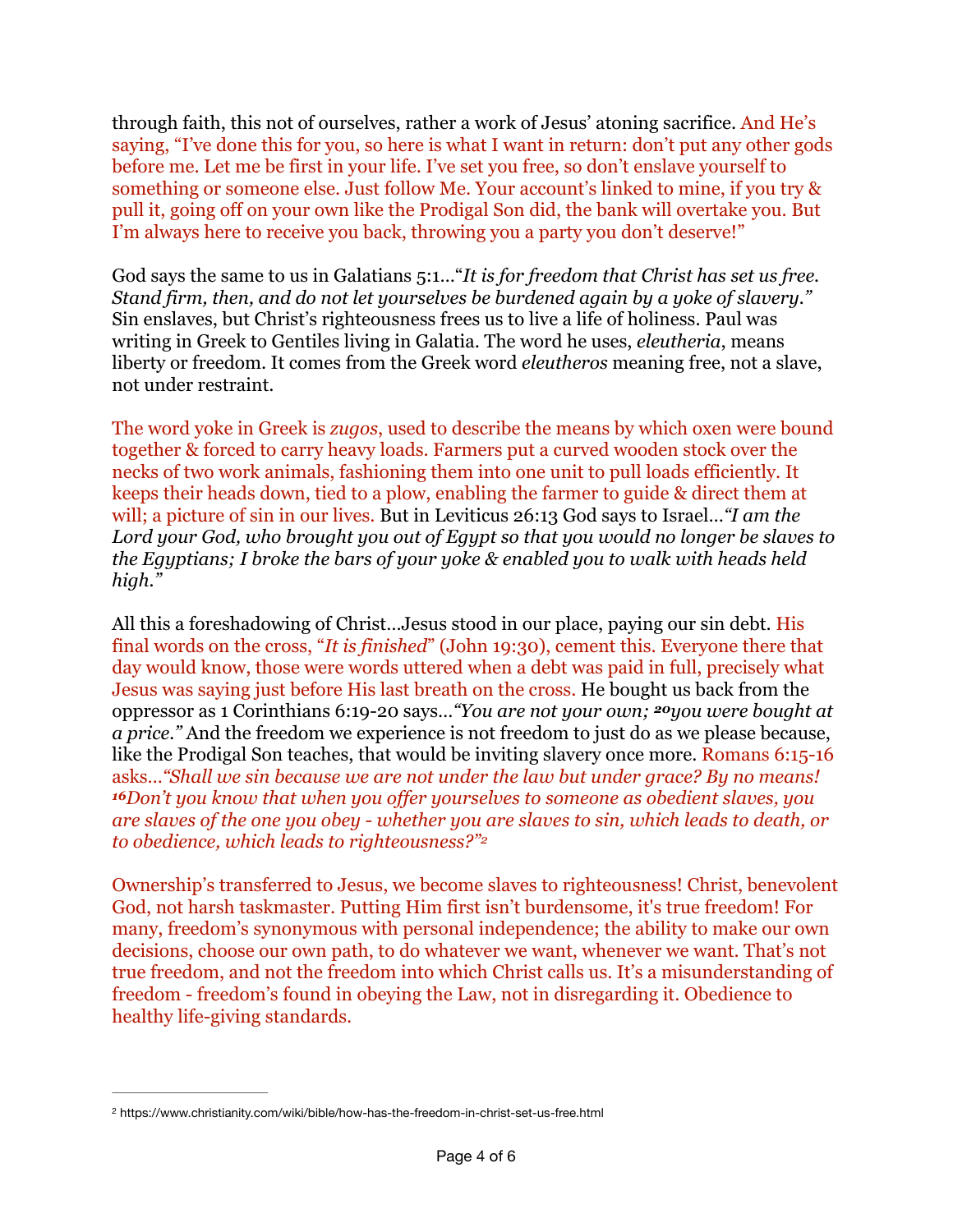In John 8:36 Jesus says…*"If the Son sets you free, you will be free indeed."* Luke 4:18 tells us He literally came to earth to proclaim freedom. Jesus wasn't setting us free to do whatever we want; He frees us to do & be what we ought; liberating us to walk in relationship with God & be the people He originally created us to be.[3](#page-4-0)

<span id="page-4-1"></span>He said in John 8:34…"*I tell you the truth, everyone who sins is a slave to sin."* And the wages of sin is death as we saw in Romans 6:23 - literal & spiritual death. In Christ we believe in a spiritual rebirth, and also in the final resurrection of the dead to eternal life with God in His kingdom of peace! Putting God first means to let God be God! So many good things can become ultimate things to us. We easily subject ourselves to the slavery of our idols once more. We turn relationships, careers, pleasures, sports, or money into the ultimate thing.

Commandment #1 is about worship - the response to whatever we value most. The things, people, or concepts which occupy our thoughts receiving most of our time & attention. Money, a life-long dream, pleasure, career, social status, success, etc. What you value most is what you worship. Observe others as they watch the Super Bowl, their worship reveals what they value most. Everyone's religious. Everyone worships. You can't get around it. The atheist worships the human spirit, will, or mind. The Progressive worships personal choice & autonomy. The greedy worship wealth, etc., we could keep listing, ad nauseam.

As a person is woken from spiritual death to new life in Christ, being reborn by the Spirit of God as John 3 describes, they respond like the Psalmist did in chapter 63:1…*"O God, you are my God, earnestly I seek you; my soul thirsts for you, my body longs for you, in a dry & weary land where there is no water."* 

Then he explains why this is in vv<sub>3</sub>-5... *"Because your love is better than life, my lips will glorify you. I will praise you as long as I live, and in your name I will lift up my hands. My soul will be satisfied as with the richest of foods; with singing lips my mouth will praise you."* Gods love, better than life itself. In Him we find true satisfaction! When we worship, we make Christ the central focus of our affection. We sense God's presence with us, the Spirit of God touching us, communicating the Father's love to us.

The Bible reveals the nature of the glorious God we worship:

- We worship God as **Creator** (Gen. 1:1) the Father, maker & sustainer of all life, who began all things, and will bring history to its consummation.
- We worship God as **King** (Ps. 103:19) Lord & sovereign over the cosmos, the benevolent leader of His Kingdom, the One extending His rule through people who love Him & obey His word.
- We worship God as **Trinity** (Deut. 6:4) One God expressing Himself in three Persons, dwelling in perfect harmony within the Godhead - Father, Son & Holy Spirit.
- We worship God as **Savior** (Matt. 1:21) the rescuing God who by Jesus' life, death on a cross, and resurrection conquers sin & death, making us new creations in Christ.

<span id="page-4-0"></span>https://www.focusonthefamily.com/parenting/freedom-in-christ/ [3](#page-4-1)